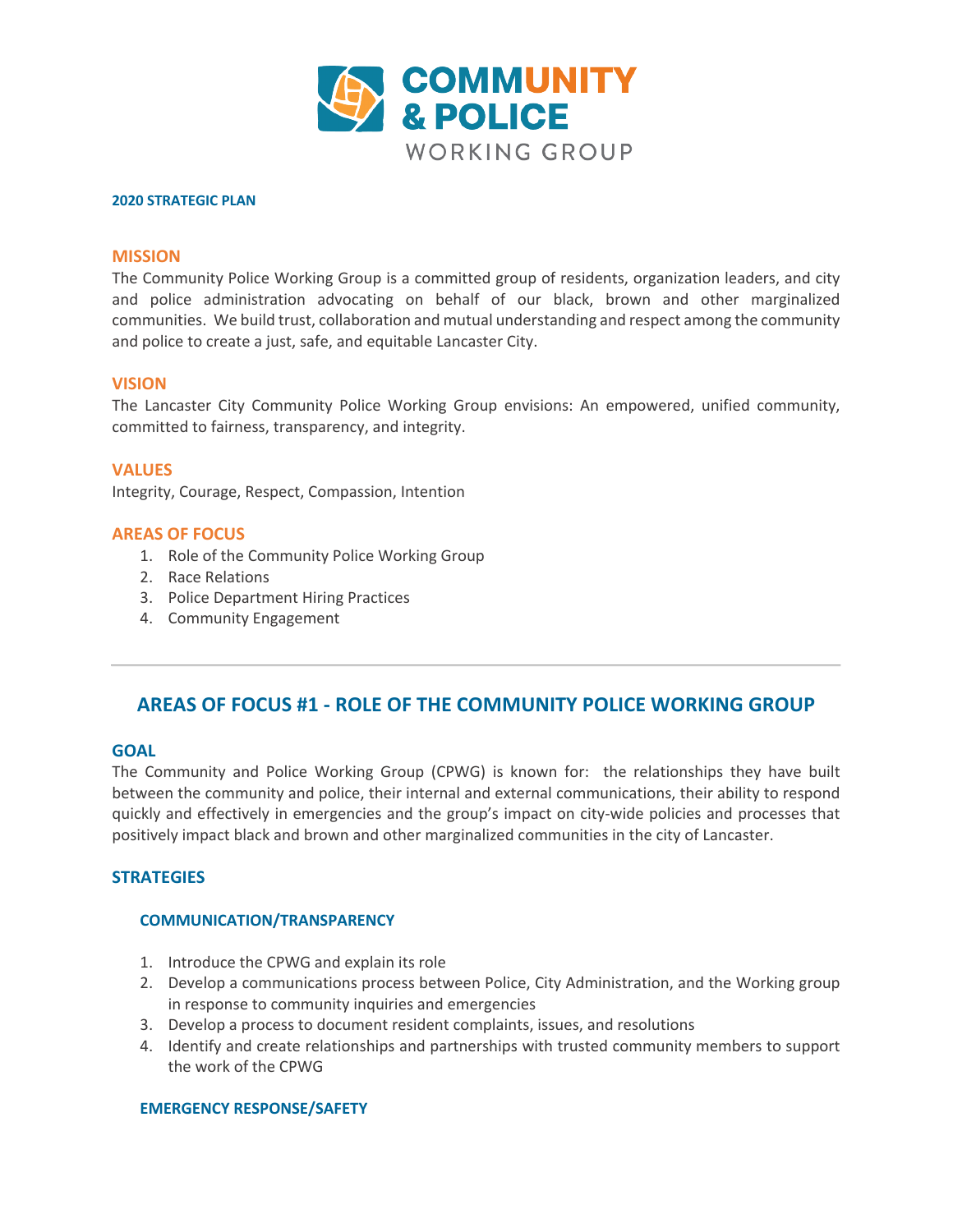

### **2020 STRATEGIC PLAN**

- 1. The CPWG has trained community police facilitators responding to emerging issues and shares information on what actions can be taken
- 2. Create a follow up plan and process after emergencies or crisis situations
- 3. Create a role for a Liaison/Connector on the CPWG
	- a) Create a "job description" for the liaison role that includes being present during emergency situations
- 4. Conduct the trainings below so that all CPWG members to step into the liaison role
	- a) De-escalation
	- b) Cultural awareness
	- c) Leadership development
	- d) Conflict management
	- e) Coalition building

# **ADVISORY - POLICIES AND PROCESSES**

- **1.** CPWG will provide policy and process recommendations to Lancaster City Administrations and Police Department related to:
	- a. Use of Force
	- b. Hiring
	- c. Other: policies not highlighted here that may be of community interest later

# **#2 - RACE RELATIONS**

# **GOAL**

Develop a community where conversations about race are sustained and cultivate a culture where difficult conversations build mutual respect among all residents.

# **STRATEGIES**

- 1. Commit to facilitating a minimum of #4 community conversations annually in partnership with community resources on race relations and creating safe spaces to have conversation at the neighborhood/block level
- 2. Develop a process to identify areas of need or concern within all neighborhoods as a starting point in order to develop a plan for change
- 3. Support the Chief/Police Department to ensure that the police department is culturally competent